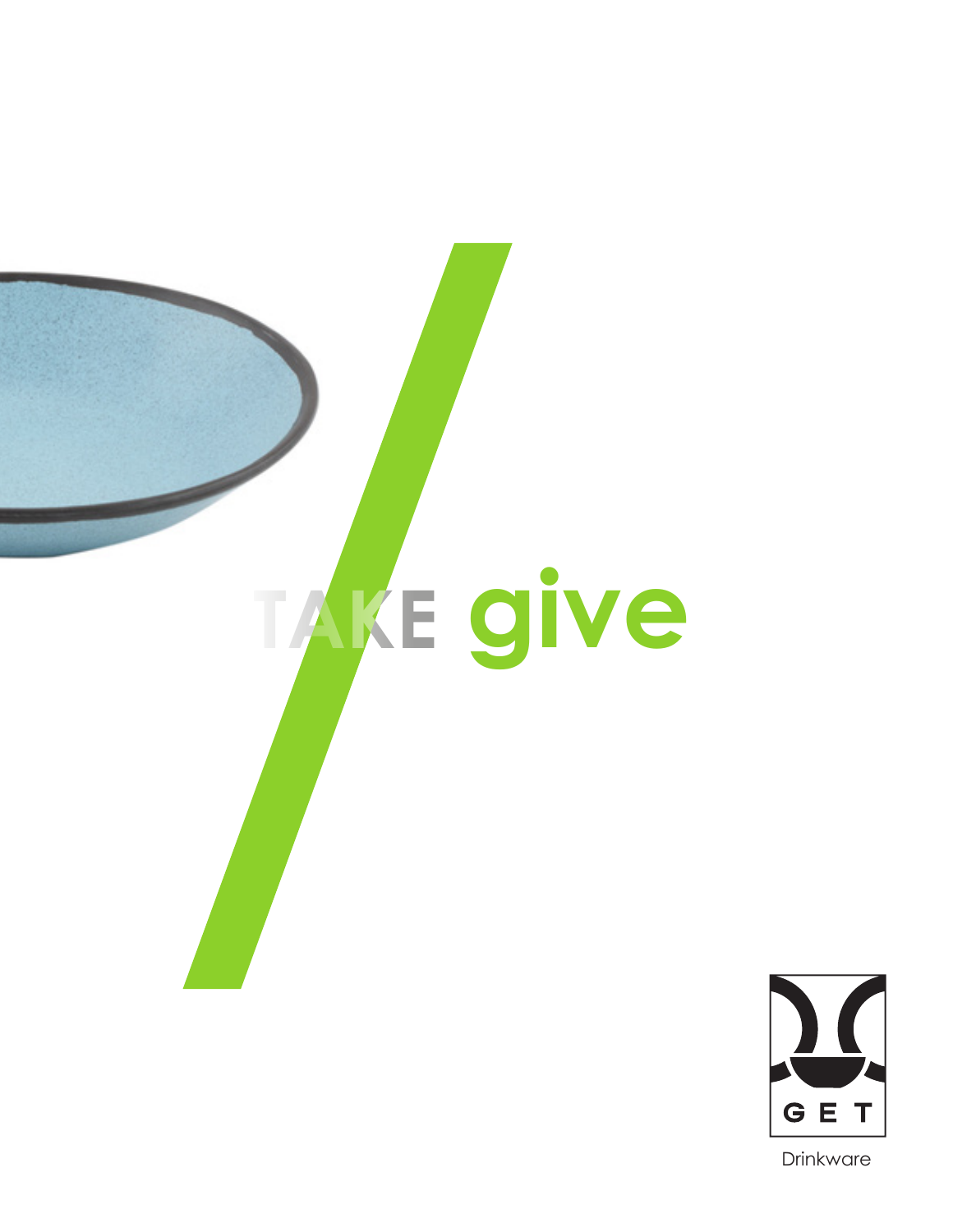# GET

info@fsg.uk.com www.fsg.uk.com +44 (0) 115 9767090

### **pottery market matte**

- exclusive to fsg
- stylish and sophisticated
- indoor and outdoor use
- break resisitant
- made from durable melamine
- organic matte stoneware look
- personalisation available

Melamine dinnerware has the look and feel of ceramic and lasts up to 3 times longer.

Pottery Market Matte celebrates the fusion of two beautiful elements: hand-thrown pottery and matte-finished surfaces. In four head-turning colour patterns with durable, premium weight melamine bodies, Pottery Market Matte gives your table the artisan's touch your guests want with the cost savings you need.



CS-1170 B-80 B-80 B-180 B-180 B-420









| <b>Item Code</b> | <b>Description</b>             | <b>Size</b>       | Capacity                 | <b>Case Quantity</b> |
|------------------|--------------------------------|-------------------|--------------------------|----------------------|
| $CS-1170$        | rectangular dinner plate       | $30 \times 20$ cm | $\overline{\phantom{0}}$ | 12                   |
| $B-80$           | small salad, soup, side dish   | $13 \times 5$ cm  | 350ml                    | 24                   |
| $B-180$          | salad bowl                     | 19x4cm            | 473ml                    | 12                   |
| $B-420$          | large salad bowl, pasta bowl   | $25 \times 4$ cm  | 1.2L                     | 12                   |
| $CS-90$          | small round coupe dinner plate | $23 \times 4$ cm  | $\overline{\phantom{a}}$ | 12                   |
| $CS-70$          | bread plate                    | $18 \times 4$ cm  | $\overline{\phantom{0}}$ | 12                   |
| $CS-100$         | round coupe dinner plate       | $26 \times 4$ cm  | $\overline{\phantom{a}}$ | 12                   |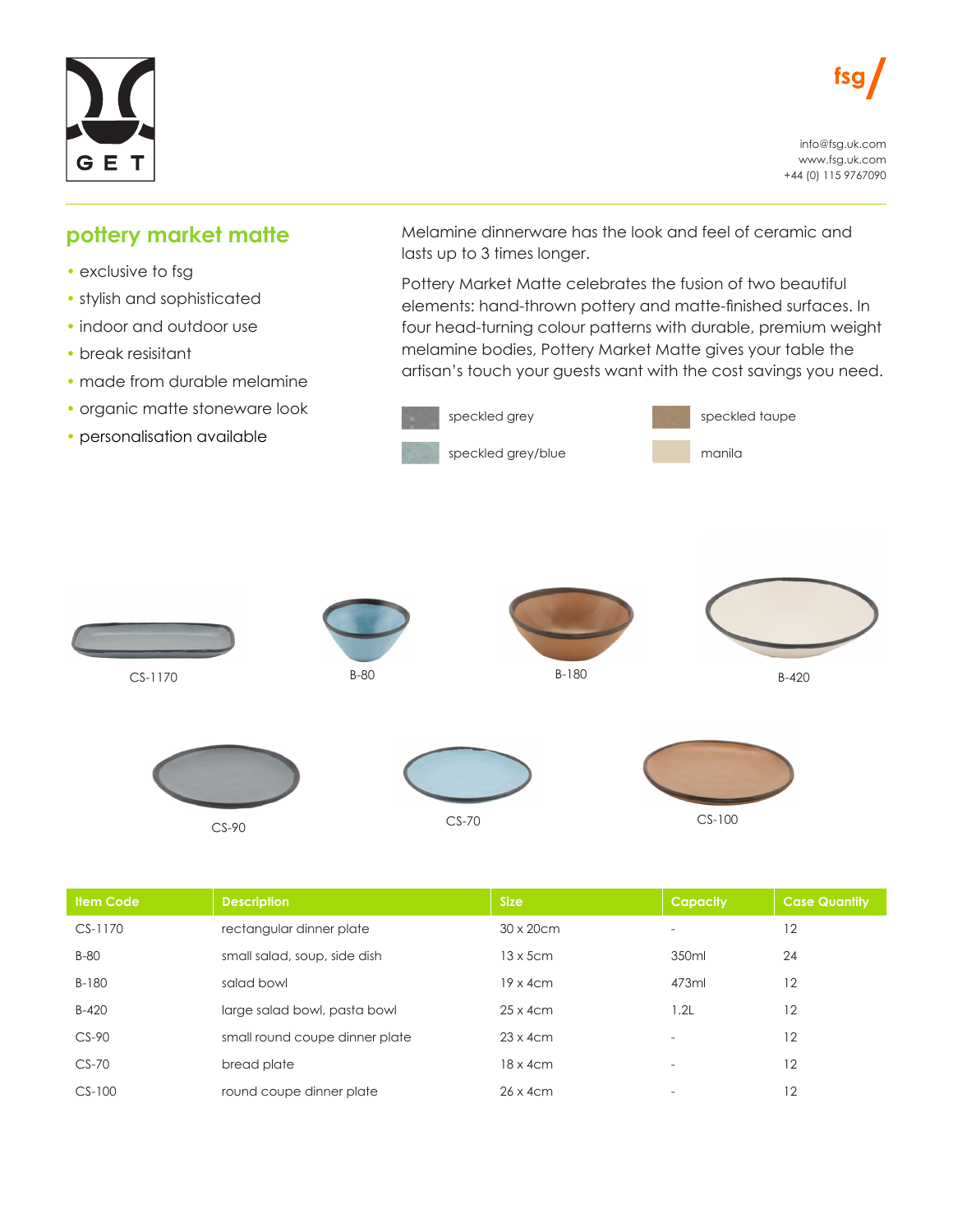# GET

info@fsg.uk.com www.fsg.uk.com +44 (0) 115 9767090

## **riverstone**

- exclusive to fsg
- stylish and sophisticated
- indoor and outdoor use
- break resisitant
- durable
- smoothed river stones/natural themes

Melamine dinnerware has the look and feel of ceramic and lasts 3 times longer.

Inspired by water-smoothed river stones, this melamine dinnerware draws on natural themes, offering chefs the perfect canvas for food plating that speaks to the authenticity and transparency of the ingredients they work so hard to provide.



CS-710 CS-910 CS-1275 B-401 B-500 B-500 B-1200 B-1200 B-2000 B-4500 CS-1050

| <b>Item Code</b> | <b>Description</b>                      | <b>Size</b>                      | <b>Capacity</b>          | <b>Case Quantity</b> |
|------------------|-----------------------------------------|----------------------------------|--------------------------|----------------------|
| $B-401$          | ramekin/small oval sauce cup            | $2.5 \times 8.9 \times 7.6$ cm   | 44ml                     | 48                   |
| B-500            | small side dish bowl                    | $3.5 \times 9.9 \times 8.6$ cm   | 89ml                     | 24                   |
| B-1200           | small side dish/soup bowl               | $3.8 \times 12.9 \times 11.2$ cm | 237ml                    | 24                   |
| B-2000           | salad bowl                              | $38 \times 18 \times 14$ cm      | 355ml                    | 12                   |
| B-4500           | large salad bowl                        | $4.8 \times 16.2 \times 12.7$ cm | 828ml                    | 12                   |
| $CS-710$         | small round coupe melamine bread plate  | 17.8cm                           |                          | 12                   |
| $CS-910$         | small round coupe melamine dinner plate | 23cm                             | $\overline{\phantom{a}}$ | 12                   |
| $CS-1050$        | round coupe melamine dinner plate       | 26.9cm                           | $\overline{\phantom{0}}$ | 12                   |
| $CS-1275$        | oval coupe melamine dinner plate        | 30.4 x 19cm                      |                          | 12                   |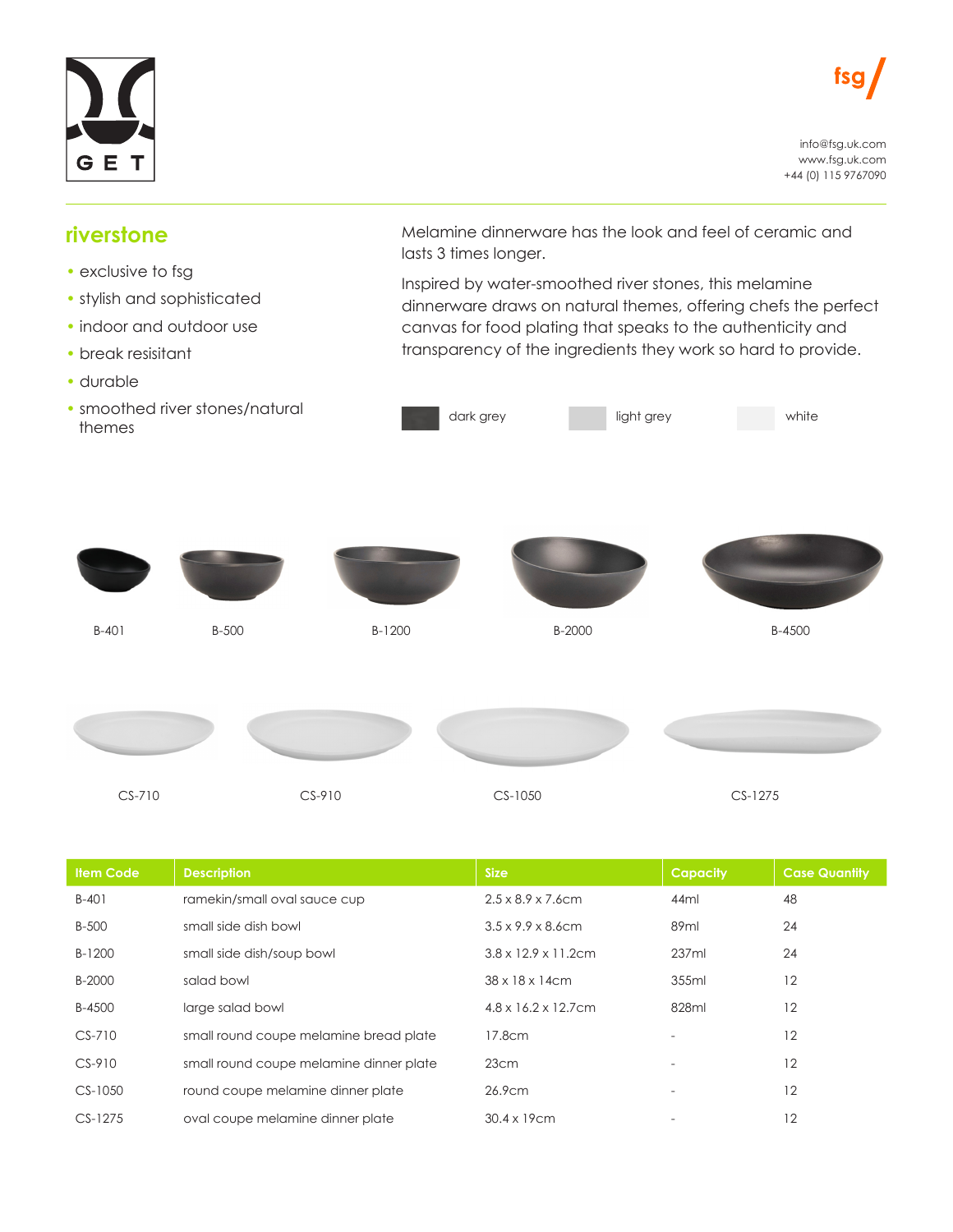



info@fsg.uk.com www.fsg.uk.com +44 (0) 115 9767090

#### **minski**

- exclusive to fsg
- stylish and sophisticated
- indoor and outdoor use
- break resisitant
- durable melamine
- low-profile textured rim offers an upgraded presentation

The Minski™ collection now boasts a full suite of dinnerware and displayware! Featuring a classic pattern of textured concentric circles on wide rims, Minski's soothing presentation draws guests' eyes to the food. Minksi™ embodies understated sophistication that easily translates to a variety of menus.

Minski's shiny glaze offers the look and feel of high quality ceramic with the added benefit of lasting up to 3 times longer.



| <b>Item Code</b> | <b>Description</b>              | <b>Size</b> | <b>Capacity</b>          | <b>Case Quantity</b> |
|------------------|---------------------------------|-------------|--------------------------|----------------------|
| PT-129           | textured rim oval platter       | 30cm x 23cm |                          | 12                   |
| PT-151           | textured rim white oval platter | 38cm x 28cm | $\overline{\phantom{a}}$ | 6                    |
| PT-183           | textured rim white oval platter | 46cm x 33cm | $\qquad \qquad$          | 3                    |
| PT-6             | textured rim plate              | 16cm        |                          | 48                   |
| $PT-7$           | textured rim plate              | 19cm        | $\qquad \qquad$          | 48                   |
| PT-9             | textured rim plate              | 23cm        | $\qquad \qquad$          | 12                   |
| <b>PT-10</b>     | textured rim plate              | 27cm        | $\overline{\phantom{a}}$ | 12                   |
| $PT-12$          | textured rim plate              | 32cm        | $\overline{\phantom{0}}$ | 12                   |